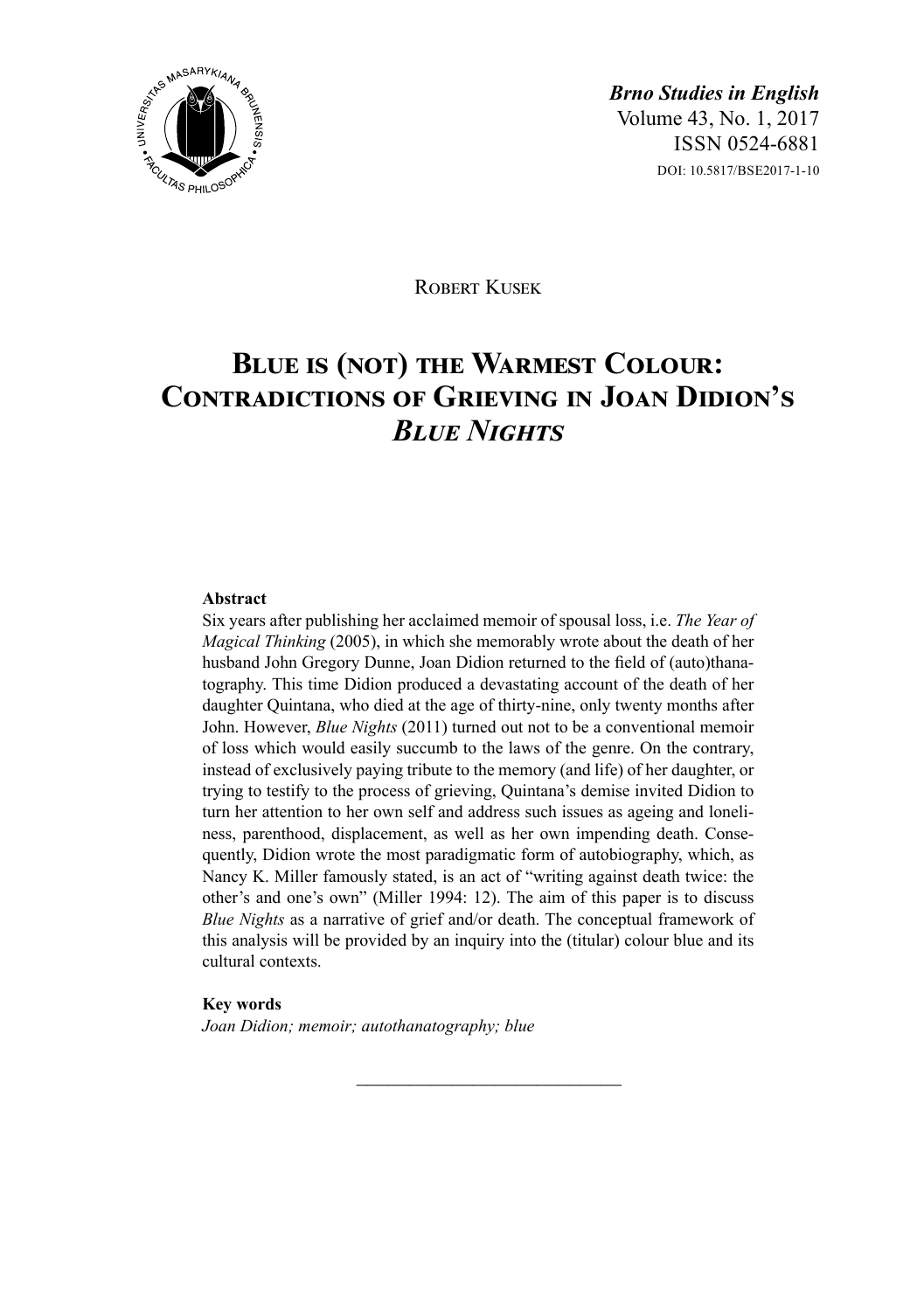#### 172 ROBERT KUSEK

A friend says he thinks of gender as a color. Gender does share with color a certain ontological indeterminacy: it isn't quite right to say that an object *is* a color, nor that the object *has* a color. Context also changes it: *all cats are grey*, etc. Nor is color *voluntary*, precisely. But none of these formulations means that the object in question is *colorless*. (Nelson 2016: 18)

What is blue? The sky is blue Where the clouds float through. (Rossetti 1872: 51)

"Do you not see its blue waves above us?" He looked up, and the blue stream was flowing gently over his head. "Where are we, dear Matilda?" "With our fathers". "Shall we remain together?" "Forever", she replied. (Novalis 1842: 136)

## **Chromophobes and Chromophiliacs**

"And so I fell in love with the color – in this case, the color blue – as if falling under a spell, a spell I fought to stay under and get out from under, in turns" (Nelson 2009: 1) – thus Maggie Nelson opens her book long essay on the colour blue. In line with Michel Pastoureau's claim that any history of colour is essentially an "interdisciplinary" field of research, Nelson's study, tellingly titled *Bluets*, 1 is a multifaceted and versatile inquiry into the colour understood as a "complex cultural construct" that requires  $-\overline{}$  for the purpose of its felicitous investigation – that all cultural "documents" related to it be thoroughly examined (Pastoureau 2001: 7–10). With her book Nelson joins a panoply of artists, writers and philosophers who, over the centuries, have shown some extraordinary interest in the colour blue; those "chromophobes" and "chromophiliacs"<sup>2</sup> who, to paraphrase the words of Novalis, have been "haunted"<sup>3</sup> by it: the likes of Simone Martini, Ambrogio Lorenzetti and Giotto;<sup>4</sup> Pablo Picasso and Claude Monet;<sup>5</sup> Ludwig Wittgenstein, William H. Gass, Marguerite Duras and Tejī Grover.<sup>6</sup> Perhaps the most widely known "theoretician" of blue is Johann Wolfgang von Goethe who famously wrote about the very colour in his *Zur Farbenlehre* (*Theory of Colours*) of 1810, stating that "we love to contemplate blue, not because it advances to us, but because it draws us after it"  $(311)$ . Goethe was not the first<sup>7</sup> to acknowledge the self-contradictory nature of blue but certainly one of the most prominent voices emphasising blue's dualism: not only the colour of heavenly light which for centuries was almost synonymous with gold (Pastoureau 2001: 49–56), but also the colour which "brings a principle of darkness with it" and claims a symbolic and material affinity with black (Goethe 1840: 310). According to Goethe, blue is also capable of powerfully "giv[ing] us an impression of cold" and "remind[ing] us of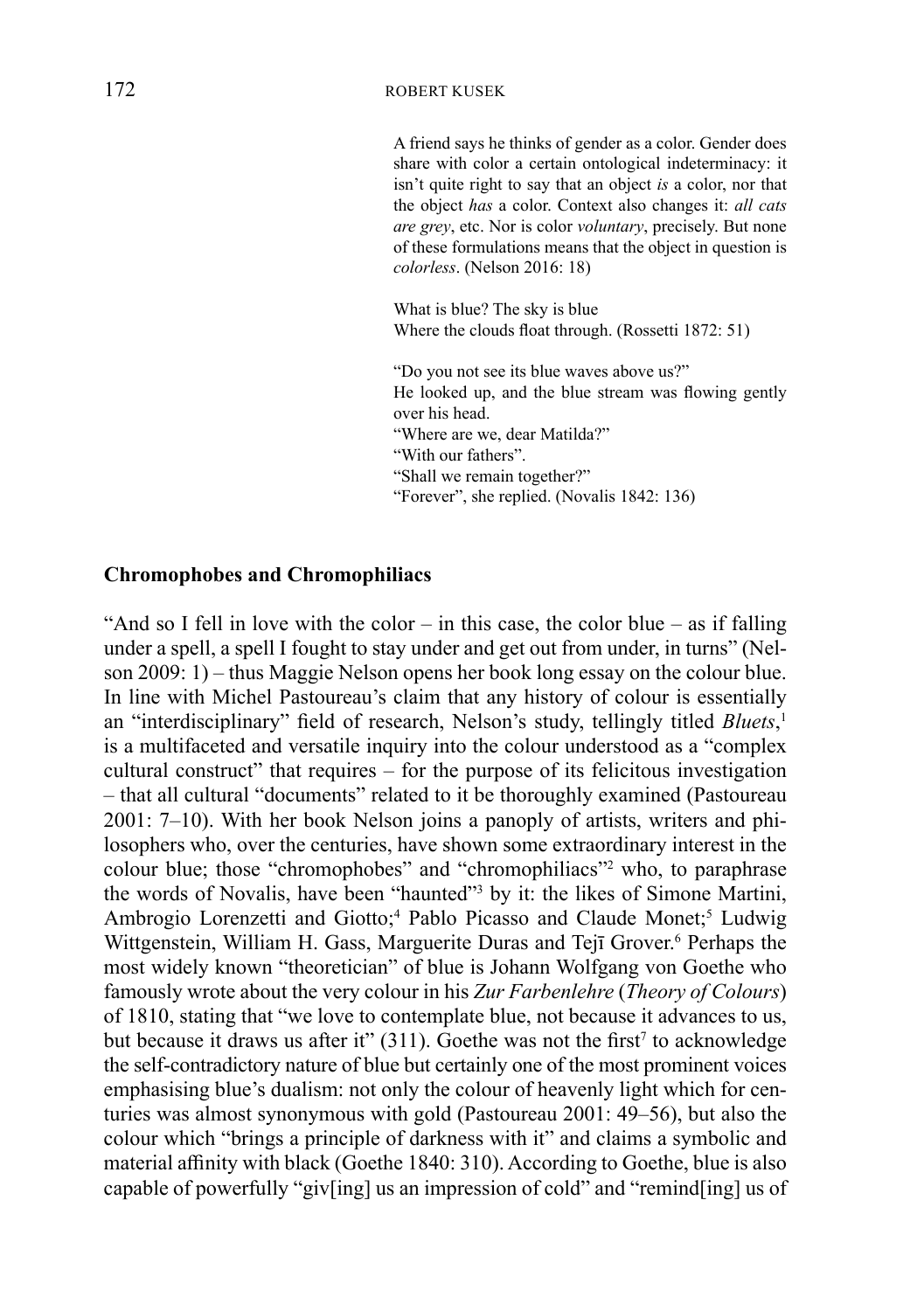shade"; the objects seen through a blue glass are "gloomy and melancholy" while blue rooms appear "empty and cold", the writer observes (311). The acknowledgement of blue's paradoxical character, its inherent "contradiction between excitement and repose" (311) has been echoed by other sophists of blue: from the father of Henry of Ofterdingen in Novalis's novel<sup>8</sup> to the writing of Maggie Nelson, as exemplified by the opening line of the present essay.<sup>9</sup>

Joan Didion is among the more recent contributors to the on-going investigation of blue. Her 2011 memoir *Blue Nights*, dedicated to Didion's daughter Quintana, who died on 26 August 2005, twenty months after her father John Gregory Dunne, $10$  can certainly be seen as another piece of writing that problematises blue's antithetical nature; as in the passage that opens the whole volume:

In certain latitudes there comes a span of time approaching and following the summer solstice, some weeks in all, when the twilights turn long and blue. [...] You notice it first as April ends and May begins, a change in the season, not exactly a warning – in fact not at all a warning – yet suddenly summer seems near, a possibility, even a promise. You pass a window, you walk to Central Park, you find yourself swimming in the color blue: the actual light is blue, and over the course of an hour or so this blue deepens, becomes more intense even as it darkens and fades, approximately finally the blue of the glass on a clear day at Chartres, or that of the Cerenkov radiation thrown off by the fuel rods in the pools of nuclear reactors. The French called this time of the day "l'heure bleue". To the English it was "the glooming". [...] During the blue nights you think the end of the day will never come. As the blue nights draw to a close (and they will, and they do) you experience an actual chill, an apprehension of illness, at the moment you first notice: the blue light is going, the days are already shortening, the summer is gone. This book is called "Blue Nights" because at the time I began it I found my mind turning increasingly to illness, to the end of promise, the dwindling of the days, the inevitability of the fading, the dying of the brightness. Blue nights are the opposite of the dying of the brightness, but they are also its warning. (Didion 2011: 3–4)

The quoted piece ostensibly salutes a number of blue's features that have been identified by Goethe and other "readers" of the colour: it is synonymous with "light", "possibility", and "promise", but also with "chill", "apprehension", and "illness"; it is a warrant of life and a presentiment of death; it is the colour of the spirit (Chartres's glass) and of the matter (Cerenkov radiation).

The paradox of blue, its dual nature, unambiguously provides a central metaphor and a narrative frame for Didion's story  $-$  a piece inevitably concerned with both death and life, darkness and light. Similarly to the speaker of Stéphane Mallarmé's poem "L'azur", the narrator of *Blue Nights* is "haunted"11 by blue, which she sees not only when the sun stands still<sup>12</sup> but which also subtly features in a number of episodes throughout the book: when Didion finds Quintana's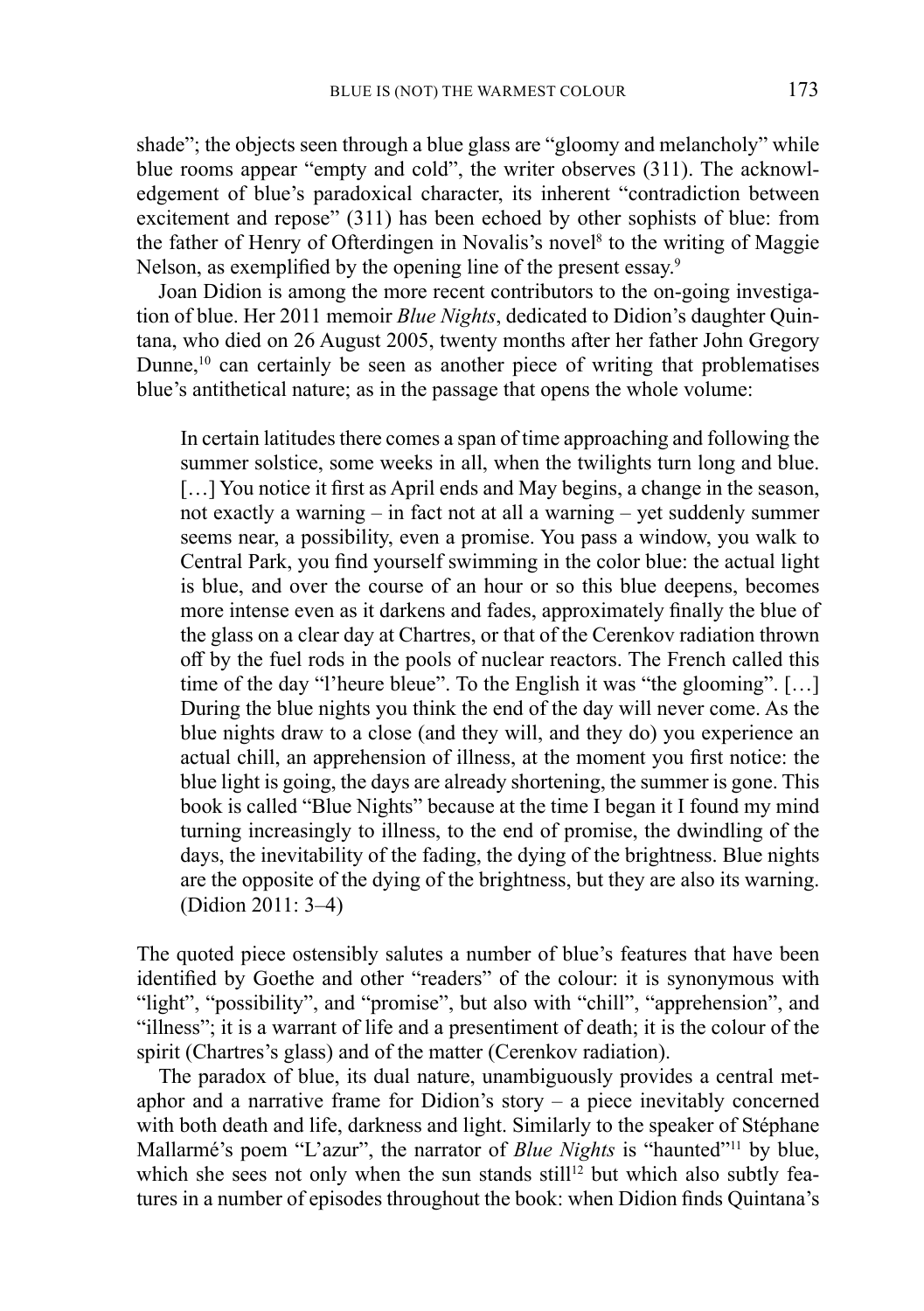"navy-blue gym shorts" and "blue-and-white pinafore" (45), or recalls "blueand-white" printed curtains of the intensive care units  $(15)$ , The Broken Man's<sup>13</sup> "blue work shirt" (51) and "blue sharks" near the Zuma Beach where her daughter trained as a junior lifeguard (88). Didion's titular reference to the colour blue also foreshadows a series of contrastive tropes which are intensely present in her memoir. A contradictory nature of blue is reflected in, among others, Didion's various observations: for example, when she refers to adoption as both a "blessing" and a "chill" (58).<sup>14</sup> Her use of pronouns characterised by abrupt changes from singular "I" to plural "We"(e.g. 61) and persons (e.g. "Had there be an instant when Tasha was afraid not to die? Had there be an instant when Quintana was afraid not to die?" [25]), as well as images which always partake in light and darkness, positivity and negativity might also be seen as a testament to the legacy of blue. A vision of the perfect house and family life in Malibu where Didion and Dunne moved in 1971 is, for example, immediately spoilt by the writer's references to the wind "blow[ing] down through the canyons and whin[ing] under the eaves and lift[ing] the roof and coat[ing] the white walls with ash<sup>"15</sup> (27). Quintana's wedding ceremony is corrupted by a premonition of the bride's soon-to-come illness and decease: "Could you have seen, had you been walking on Amsterdam Avenue and caught side of the bridal party that day, how utterly unprepared the mother of the bride was to accept what would happen before the year 2003 had even ended? The father of the bride dead at his own dinner table? The bride herself in an induced coma, breathing only on a respirator, not expected by the doctors in the intensive care unit to live the night?"  $(15)$ . Or, alternatively, Didion's own "corporeal ineptness" (175) is juxtaposed with Sophia Loren (her agemate) arriving at a publicity event: "This entirely meaningless discovery floods me with restored hope, a revived sense of the possible", Didion concludes (182). All those thematic and structural dichotomies are, as I should like to argue, an evident exemplification of Didion's indebtedness to the heritage of blue and acknowledgement of the antithetical principle that it welcomes.

Yet, what this essay wishes to explore in particular is how blue's contradictory nature influences not only thematic but also generic aspects of the narrative; how *Blue Nights* embraces and at the same time discards the category of the "grief memoir" and, consequently, can be recognised as a paradigmatic example of what Nancy K. Miller described as "autothanatography" (Miller 1994: 12), the "truest" of all autobiographies.

### **Apprentices at Mourning**

Over the last two or three decades the so-called grief memoirs have become one of the most popular forms of life narratives. This fact has been testified to not only by the sheer number of its specimens written in the period but also by the arrival and proliferation of various new categories aimed to "designate narratives that focus on death" (Couser 2012: 43). Consequently, death writing has been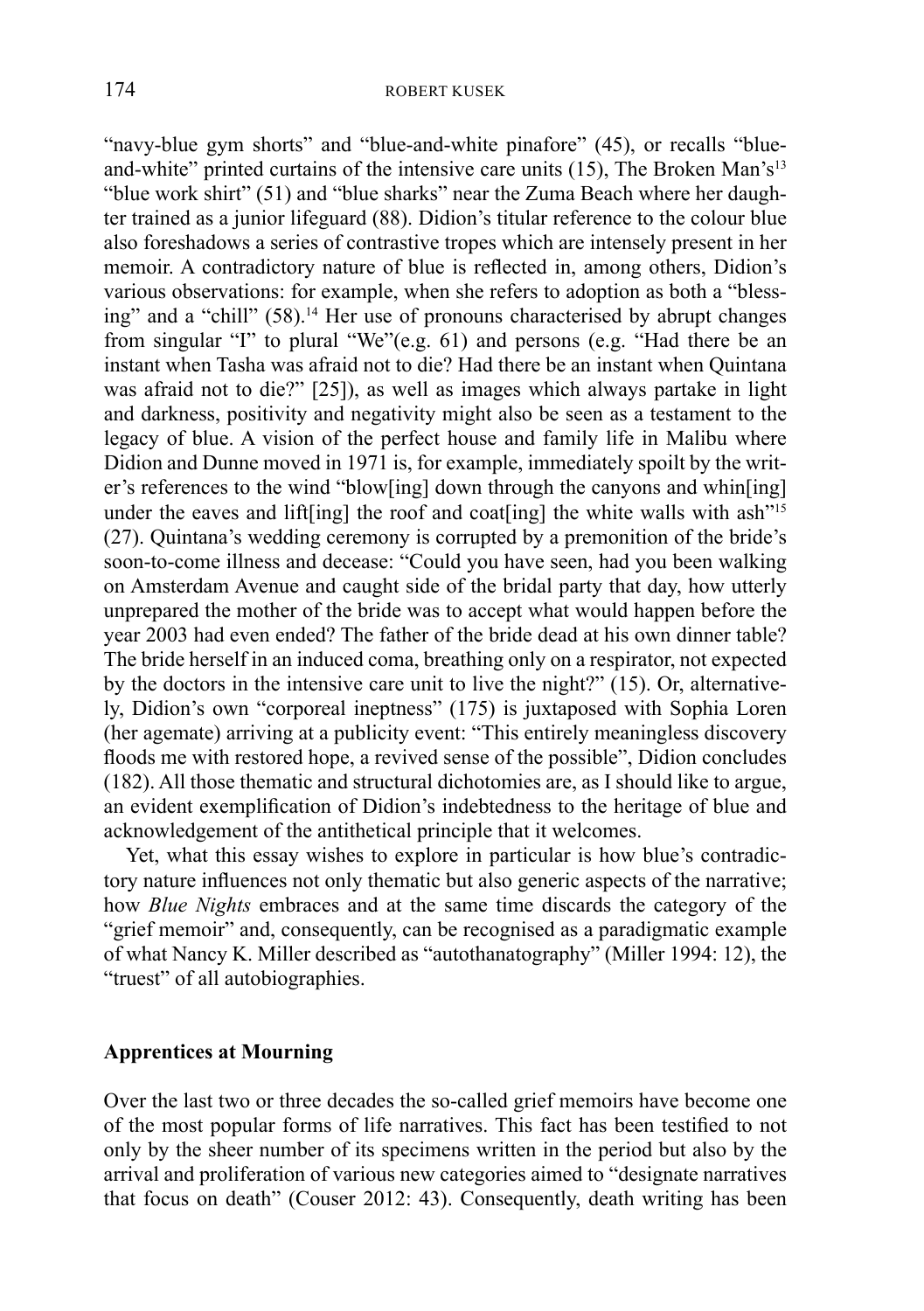labelled "bereavement memoir" (Jolly 2001: 568), "memoir on loss" and "misery memoir" (Anderson 2011: 116), "narratives of grief" and "narratives of mourning" (Smith and Watson 2010: 138), or "end-of-life memoirs" (Berman 2012: 11). Simultaneously, a set of thematic/formal characteristics that can function as markers of the genre have emerged (Smith and Watson 2010: 138–141). Firstly, its specimens appear to occupy a threshold space between intimacy and private mourning (contemplation and chronicle of personal loss) and "collective vulnerability and communal loss" (Smith and Watson 2010: 139). Such a narrative is a public form of mourning not only because it "publicises" grief of an individual, but also due to a public role that it plays. Secondly, grief memoirs are means of endurance, testaments to the life of the departed that wish to commemorate the (mostly beloved) dead and preserve their memory for posterity. Also, they most often function as books of consolation: they are guidebooks on how to deal with loss and bereavement, and how to recover from grief. In short, they are manuals of (self-)repair. Prioritisation of this therapeutic function led to an emergence of another term, namely "scriptotherapy" by Suzette Henke (1998). According to Henke, the singular objective of grief memoirs (and other types of autobiographical writing dealing with trauma) is self-healing. While commenting on this category, G. Thomas Couser trenchantly points out that "the term emphasizes the *work* of the narrative – its goal or aim – rather than its form" (Couser 2012: 43). Couser's comment brings one to, perhaps, the most important debate which remains at the heart of contemporary grief writing: therapeutics vs. literariness. In recent years, inundated with the products of grief memoirists, many have wondered about the role and function of death writing. In *Nothing to Be Frightened Of* Julian Barnes challenged the idea that writing about grief/telling one's story is an indispensable element of healing and labelled it "therapeuto-autobiograhical fallacy" (Barnes 2009: 97). In an essay entitled "Regulating Sorrow" from the collection *Through the Window*, he further pondered on the difficulties that grief memoirs pose for interpreters:<sup>16</sup>

In some way autobiographical accounts of grief are unfalsifiable, and therefore unreviewable by any normal criteria. The book is repetitive? So is grief. The book is obsessive? So is grief. The book is at times incoherent? So is grief. Phrases like "Friends have been wonderful inviting me to their homes" are platitudes; but grief is filled with platitudes. (Barnes 2012: 222)

Finally, the last principle that appears to apply to grief memoirs is that they are essentially anti-death writing (consequently, most literally life writing), where a dying person (or their companions) want to take charge and claim agency of their story, make meaning out of life, while the narrative itself testifies to the "revealing processes of self-understanding" (Egan 1999: 8, 200, 207). According to Susanna Egan, one of the first theoreticians of death writing, such attempts are "less concerned with mimesis, however, than with authenticating the processes of discovery and re-cognition" (Egan 1999: 7).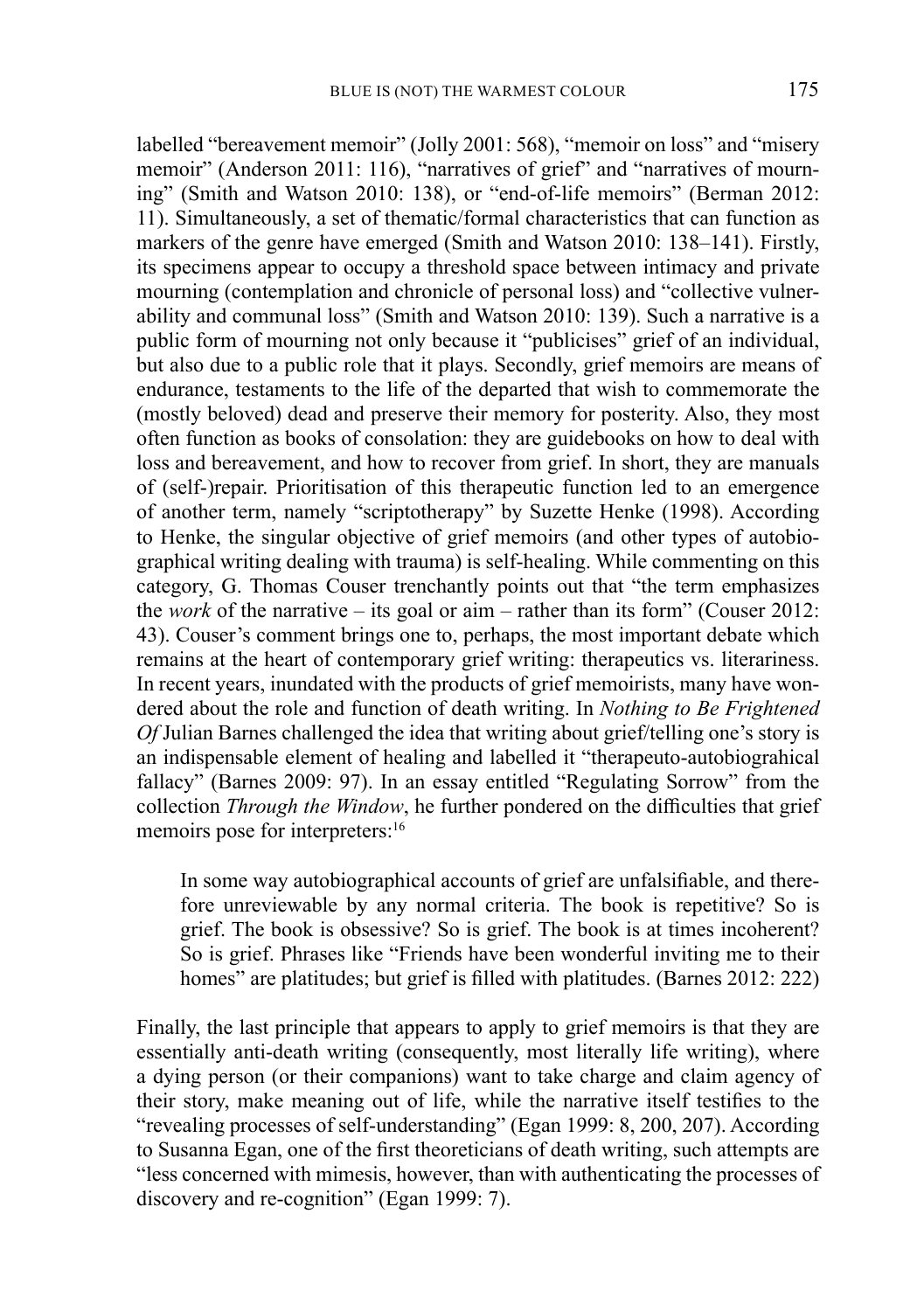Does *Blue Nights*, one might be tempted to ask taking into account the subject matter of the present paper, respect the above-listed "laws" of grief memoirs? Or, alternatively, true to its central metaphor of the colour blue and its principle of contradiction, does the volume remain in a labyrinthine relationship with its genre? Does it violate its laws?

First, I should like to claim, Didion's memoir is quite unorthodox in the way it addresses the subject of mourning.17 Published six years after her daughter's death, *Blue Nights* – despite being pervaded by the sense of loss (e.g. "I find myself thinking exclusively about Quintana. I need her with me" [150]) – is not interested in tracing or giving voice to a trajectory of grief: denial, anger, or bargaining, to name just a few of its symptoms.18 It does not provide a documentation of Didion's bereavement (as a matter of fact it does not even communicate to the volume's readers what exactly happened to Quintana). However, neither does the book testify to the fact that the writer's work of mourning has been completed; that, to use Freud's terms, "the ego" has become "free and uninhibited again" (Freud 1961: 244–245). Unlike in *The Year of Magical Thinking*, 19 Didion shows no interest in her mental condition immediately following the death of her nearest and dearest, nor wishes to achieve any kind of "satisfactory resolution" (45). In one of the very few excerpts that are ostensibly concerned with Didion's mourning, the writer says: "Five years since Gerry [Quintana's husband – author's note] and I left her in the ICU overlooking the river at New York Cornell. I can now afford to think about her. I no longer cry when I hear her name. I no longer imagine the transporter being called to take her to the morgue after we left the ICU. Yet I still need her with me" (151).

The memoir's ambivalence towards the poetics of mourning is also reflected in its vacillating attitude towards the subject of the narrative.20 In Didion's narrative, the readers familiar with "normative" grief memoirs will not find a typical pean to the departed: notification of Quintana's achievements, an overview of her life, personal and professional successes, praise of her personal virtues. If one of the aims of grief memoirs is to commemorate the dead and to preserve them via narrative, *Blue Nights* contains surprisingly few laudable eulogies or commendations directed at Didion's daughter, of whom we, in fact, learn relatively little. The memoir is deliberately anti-commemorative ("I no longer want reminders of what was, what got broken, what got lost, what got wasted" [44]); more so, it is at odds with the very principle of remembering:<sup>21</sup>

Memories are not [solace]. Memories are by definition of times past, things gone. Memories are the Westlake uniforms in the closet, the faded and cracked photographs, the invitations to the weddings of the people who are no longer married, the mass cards from the funerals of the people whose faces you no longer remember. Memories are what you no longer want to remember. (64)

The writer pays some considerable attention to Quintana's childhood and her wedding day but for most of the narrative she is not the principal subject of the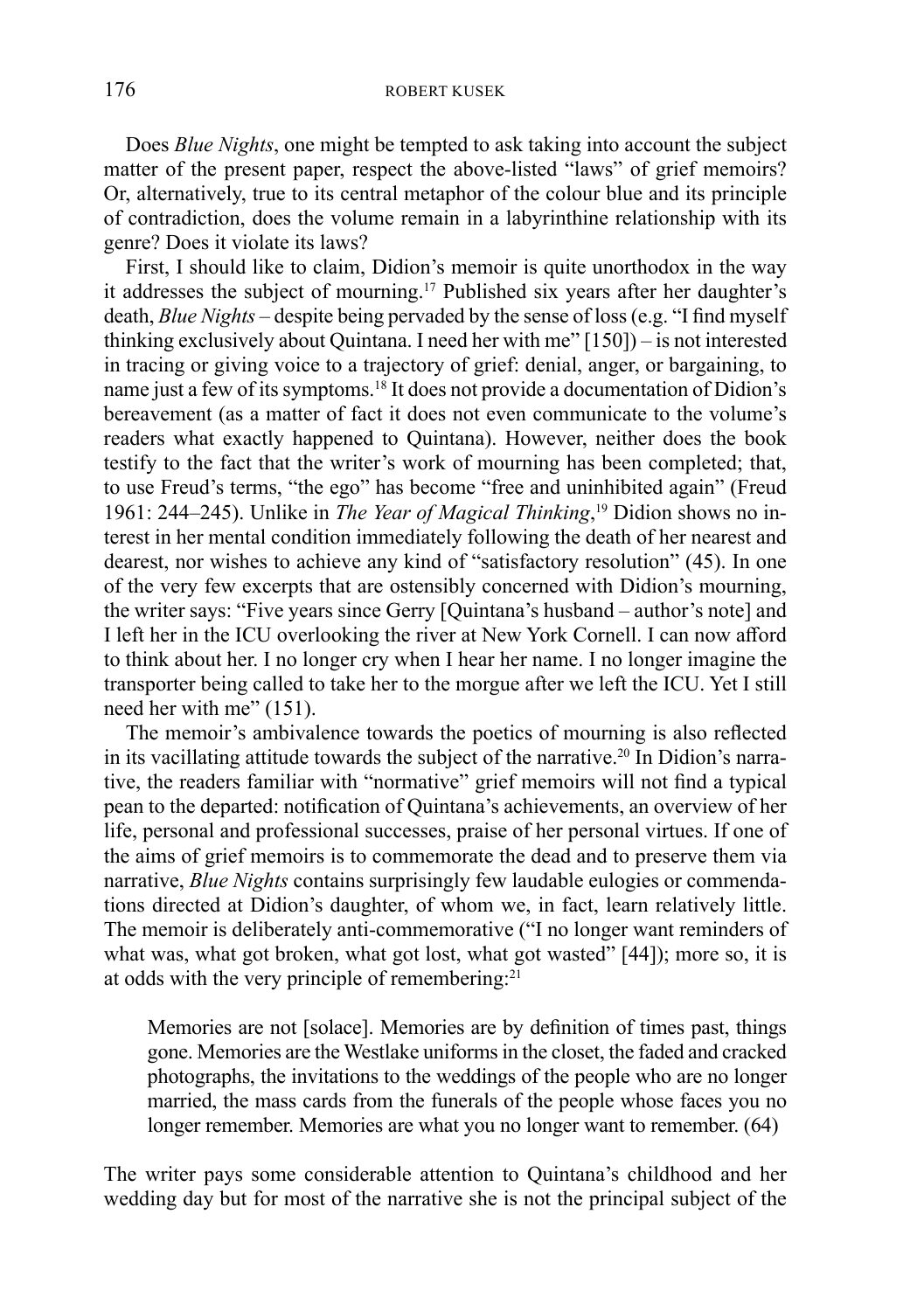story. This position is, in fact, occupied by Didion herself. "When we talk about mortality we are talking about our children", Didion proclaims in one of the initial chapters of the book (13) and thus revels an autobiographical impulse at the heart of the story. Writing about Quintana is a means of writing about oneself.

Like the colour blue spread between two opposites, the narrative of *Blue Nights* fluctuates between the mother and the daughter. It may appear, especially in the second part of the volume,<sup>22</sup> that incidents from Quinatna's life are primarily pretexts for Didion's story of self, in particular the story of Didion's growing frailty. "As the pages progressed it occurred to me that their actual subject was not children after all, at least not children per se, at least not children qua children: their actual subject was this refusal even to engage in such contemplation, this failure to confront the certainties of ageing, illness, death", Didion confesses (54). Elsewhere she further acknowledges the very subject of her memoir, which she reveals relatively late in the book: "Also notice – in notes that talk about ageing in their first few pages, notes called *Blue Nights* for a reason, notes called *Blue Nights* because at the time I began them I could think of little other than the inevitable approach of darker days – how long it took me to tell you that one salient fact, how long it took me to *address the subject as it were*. Ageing and its evidence remain life's most predictable events, yet they also remain matters we prefer to leave unmentioned, unexplored" (25). Consequently, one is tempted to recognise that *Blue Nights* is not so much about grieving for the dead child, but about one's inevitable demise – not a grief memoir but, in fact, an example of death writing, a specimen of autothanatography. The very term was coined by Nancy K. Miller in an essay entitled "Representing Others: Gender and the Subjects of Autobiography", in which she argued against "a cold-war rhetoric of autonomous selfhood" (3) and proposed a new view of male autobiographical identity. When analysing Jacques Derrida's *Circonfession* (an autobiographical commentary and a re-reading of Augustine's *Confessions*), Miller focuses on passages dedicated to illness and death of Derrida's mother and makes the following conclusion: "autobiography – identity through alterity – is also writing against death twice: the other's and one's own. Every autobiography, we might say, is also an autothanatography" (12). For Miller, "intimate and violent dialogues with living and dead others perform the bedrock of self-construction itself" (19). She also states: "One always confesses the other. [...] In order to represent himself completely, the son must represent his mother, his other, without omitting a word. It falls to the son, to recreate the dead parent through writing; to give birth to the author of one's life, and hence to authorise himself" (11). Though Didion reverses the paradigm (it is the mother that "must represent" her daughter in order to represent herself), *Blue Nights* can certainly be recognised as a paradigmatic "autobiography [which] is also an autothanatography" – the one that principally represents *oneself* through representing the *other*.

However, the contradictory (blue, one might say) principle at the heart of *Blue Nights* also problematises any unequivocal attempt to apply the category of autothanatography to it – particularly in its resistance to write *against* death. Though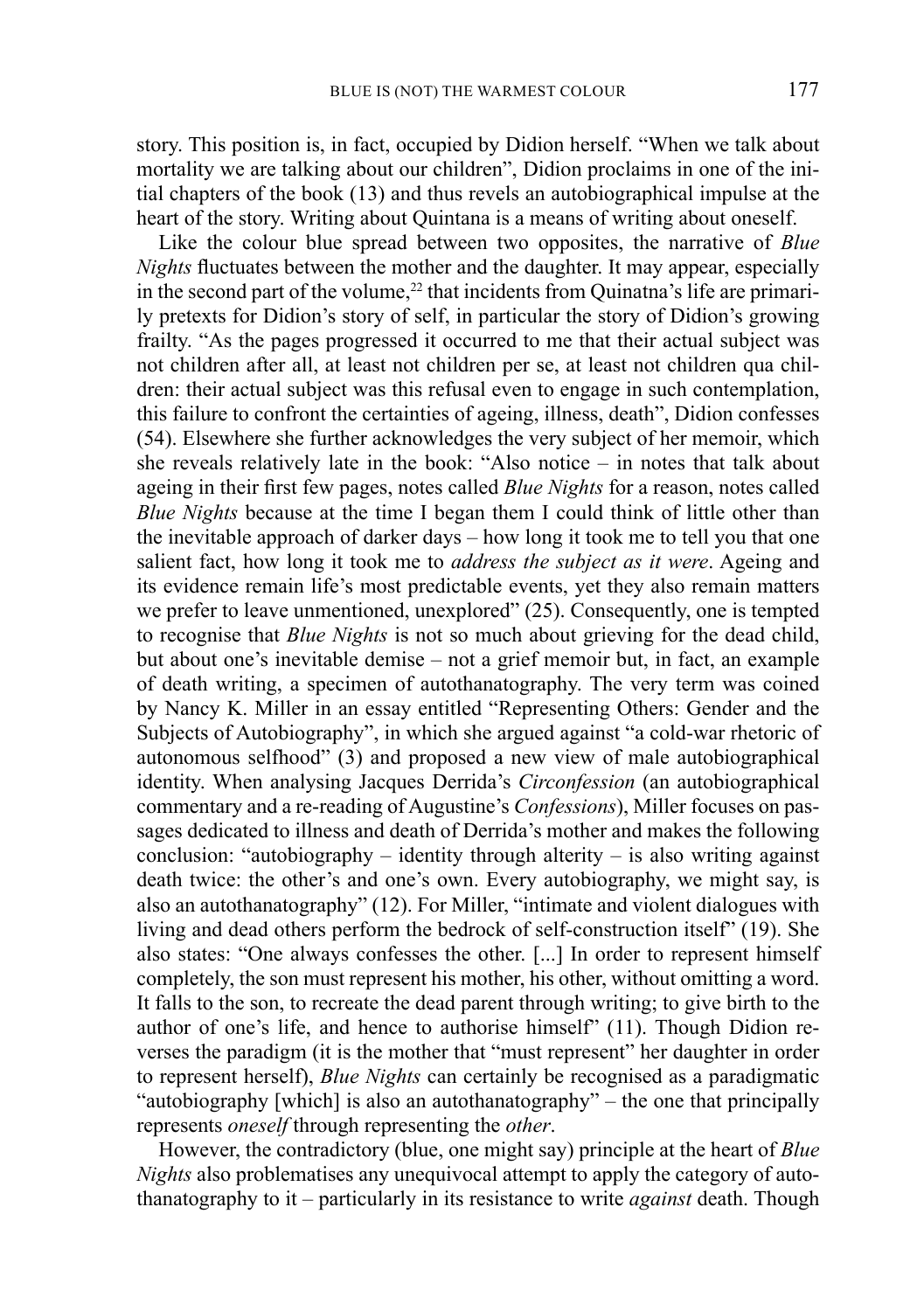Didion admits to "pushing [oneself] beyond endurance" (170) and that she tells her story to "prove that [she] can", that her "frailty has not yet reached a point at which [she] can no longer tell a true story" (109). *Blue Nights* is not a "rage against the dying of the light" (Thomas 2003: 239) but an examination of one's process of "pass[ing] into nothingness" (Didion 2011: 132). Didion carefully documents various failures of her body: names "vanish"; reminiscences "blur" and become "mudgy" (102); "even the correct stance for telling you this, the way to describe what is happening to me, the attitude, the tone, the very words, now elude my grasp" (116). She falls. She suffers from neurological inflammation. She loses weight and cannot gain it back despite the supervision of a dietician and drinking protein shakes. She is overtaken by resignation ("I abandon the attempt to answer these questions" [107]). She falls down again and is hospitalised. She gets shingles. "Demoralisation occurs in the instant", she says of her condition (146). Instead of being an anti-death writing, *Blue Nights* becomes a poignant narrative about the writer's own demise and an attestation of the passage from light to darkness: an embrace of the "dying of the light".

Didion's sense of an approaching end is also conceptualised by the trope of displacement, by the narrative which by means of following an ontopological<sup>23</sup> impulse links its subject's *bíos* to *tópos*, the subject's life to a place which she inhabits. In the opening section of her book Didion insists on an antithetical relationship between the West and East coast of the United States, between California and New York City. She says: "The period of the blue nights does not occur in subtropical California, where I lived for much of the time I will be talking about here and where the end of daylight is fast and lost in the blaze of the dropping sun, but it does occur in New York, where I now live" (Didion 2011: 3). Indeed, the book's major locations are the two houses in California (first Pacific Coast Highway at the west end of Malibu and then Brentwood Park, Miami, where Didion and her family moved in 1971 and 1978 respectively) – places that represent life and happiness $24$  – and New York City hospitals, which stand for death and despair. Didion's current locality thus becomes synonymous not only with the loss of her family members but, most importantly, with her own falling away:

For everything there is a season. I'd miss having the seasons, people from New York like to say by way of indicating the extraordinary pride they take in not living in Southern California. In fact Southern California does have seasons (it has for example "fire season" or "the season when the fire comes", and it also has "the season when the rain comes"), but such Southern California seasons, arriving as they do so theatrically as to seem strokes of random fate, do not inexorably suggest the passage of time. Those other seasons, the ones so prized on the East Coast, do. Seasons in Southern California suggest violence, but not necessarily death. Seasons in New York – the relentless dropping of the leaves, the steady darkening of the days, the blue nights themselves – suggest only death. (Didion 2011: 68–69)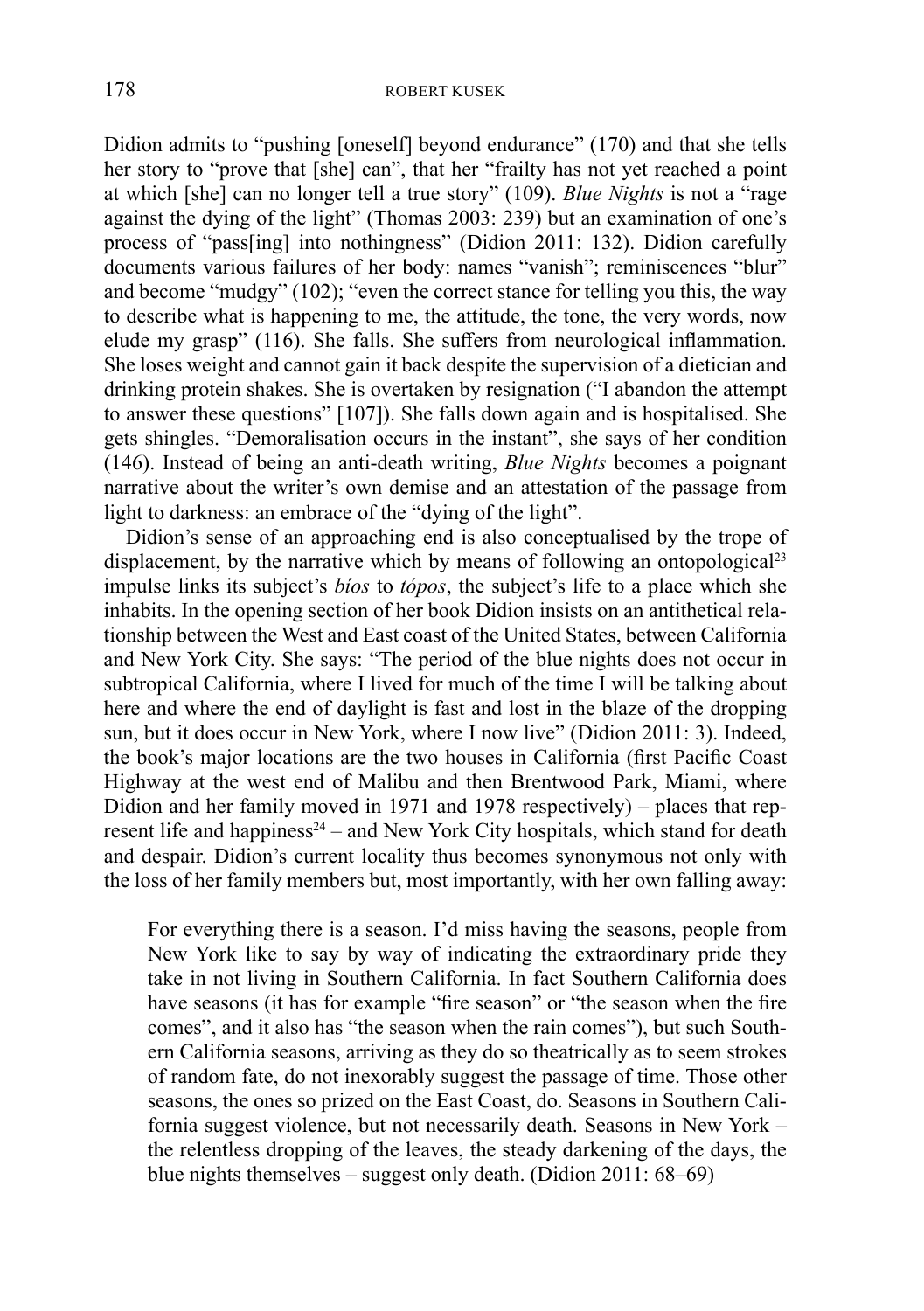Finally, by, subtly yet directly, addressing its author's own mortality, by being death writing par excellence, *Blue Nights* renounces another principle of grief writing – its consolatory and therapeutic function. Diana Athill in her old age memoir *Somewhere Towards the End* of 2009 says: "One doesn't necessarily have to end a book about being old with a whimper, but it is impossible to end it with a bang. There are no lessons to be learnt, no discoveries to be made, no solutions to offer. I find myself left with nothing but a few random thoughts" (Athill 2009: 177). Similarly to Athill's memoir, *Blue Nights* does not offer "lessons", "discoveries" or "solutions" since it is not the story of survival but of vanishing. The sense of finality is most explicitly expressed by the volume's final words:

Vanish. Pass into nothingness: the Keats line that frightened her. Fade as the blue nights fade, go as the brightness goes. Go back into the blue. I myself placed her ashes in the wall. I myself saw the cathedral doors locked at six. I know what it is I am now experiencing. I know what the frailty is, I know what the fear is. The fear is not for what is lost. What is lost is already in the wall. What is lost in already behind the locked doors. The fear is for what is still to be lost. You may see nothing still to be lost. Yet there is no day in her life on which I do not see her. (188)

Tracey Daugherty, Didion's biographer, pays attention to what appears to be a grammatical (logical) mistake – a pronoun "her [life]" instead of "my" – and insists on its deliberate usage by Didion: "She equated herself with Quintana. She made mother and daughter, life and death, indistinguishable, separated not even by a sheer blue-and-white curtain. Not for the first time, Didion was both the lost child abandoned on the trail and the survivor, looking back" (Daugherty 2015: 581).

### **"Did I believe the blue nights could last forever?"**

Towards the end of her autotanatography, Didion once again returns to the trope of "blue nights":

On the afternoon she herself died, August 26, 2005, her husband and I left the ICU overlooking the river at New York Cornell and walked through Central Park. The leaves on the trees were already losing their intensity, still weeks from dropping but ready to drop, not exactly faded but fading. At the time she entered the hospital, late in May or early in June, the blue nights had just been making their appearance. I had first noticed them not long after she was admitted to the ICU [...]. It was a period when improvement seemed possible. [...] Then one night, leaving the ICU [...], I realized: there would be no step-down unit. The light outside had already changed. The light outside was no longer blue. (157–159)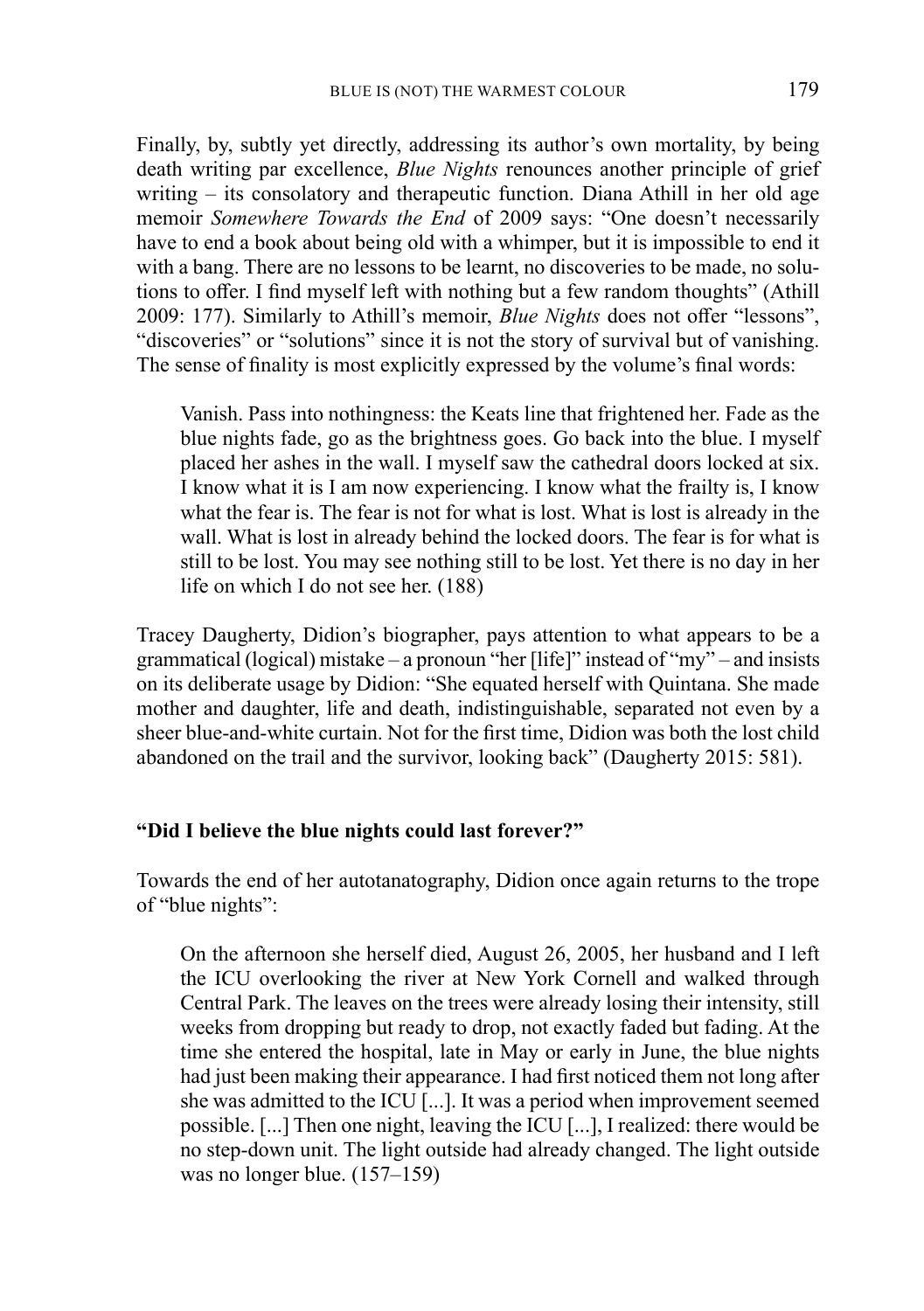The above-quoted passage, true to the poetics of the whole narrative, has two characters: not only the daughter that has just died but also the mother who is about to die, "still weeks from dropping but ready to drop, not exactly faded but fading" (158). For Didion, the period of blue nights is over. The sky and its light are no longer blue, both for Quinatana and for herself. "So what is their colour?", one may be tempted to ask.

In *Chroma*, Derek Jarman's study of colours published only a couple of months before his death, blue occupies a very special place. Jarman, perhaps the last in the series of great chromophiliacs, does not only follow Goethe in his recognition of blue's contradictory nature but, stronger than any theorist of colour before him, links the colour blue to death."Blue is darkness made visible", Jarman writes (114); "How did my friends cross the cobalt river, with what did they pay the ferryman", he asks (115) in a section of *Chroma* ("Into the blue") which addresses his becoming blind and slowly dying from AIDS-related diseases and which tellingly ends with the following words: "I place a delphinium, Blue, upon your grave" (124). In one of the meditations dedicated to blue, Jarman – crucially for my attempt to answer the question posed in the previous paragraph – recalls a 15th-century painting by the Dutch artist Geertgen tot Sint Jans entitled *Nativity at Night*. Pondering on its use of colour, Jarman notices the domineering presence of "black blue sadness" in it: "The virginal blue robe which mirrors the blue sky is swallowed by black" (103).

The colour of the sky and the light which Didion sees upon leaving the hospital where her daughter has died and which she never reveals to her readers is, I should like to conclude, the very colour identified by Jarman in Geertgen's painting: black. *Blue Nights*, this transgressive piece of autothanatography, is not only a narrative about one mother's loss of a child and her own demise; not only an original contribution to a multifaceted and interdisciplinary study of blue; but, most importantly, a testament to the fact that "the blue nights could [not] last forever"  $(17)$ ; that blue always inevitably turns to black.

## **Notes**

- <sup>1</sup> "Les bluets" translate into English as "cornflowers", also known as bluebottles or bachelor's buttons. The title of Nelson's book is an undisguised allusion to (as well as travesty of) Novalis's blue flower which famously features in his unfinished novel *Heinrich von Ofterdingen* (1802).
- <sup>2</sup> I have borrowed the two terms from the title of one of the chapters of Pastoureau's abovementioned study, i.e. "Les prélats chromophobes et chromophiles".
- <sup>3</sup> "I long to see the blue flower. / I can't get rid of the idea, it haunts me" (Novalis 1891: 53).
- 4 E.g. *The Maestà*, *The Equestrian Portrait of Guidoriccio da Fogliano* and *The Allegory of Good and Bad Government* in Palazzo Pubblico in Siena, as well as the Saint Francis cycle in the Upper Church of San Francesco at Assisi.
- <sup>5</sup>Picasso's Blue Period (e.g. *Melancholy Woman*, *Portrait of Suzanne Bloch*) and Monet's *Blue Water Lilies* series.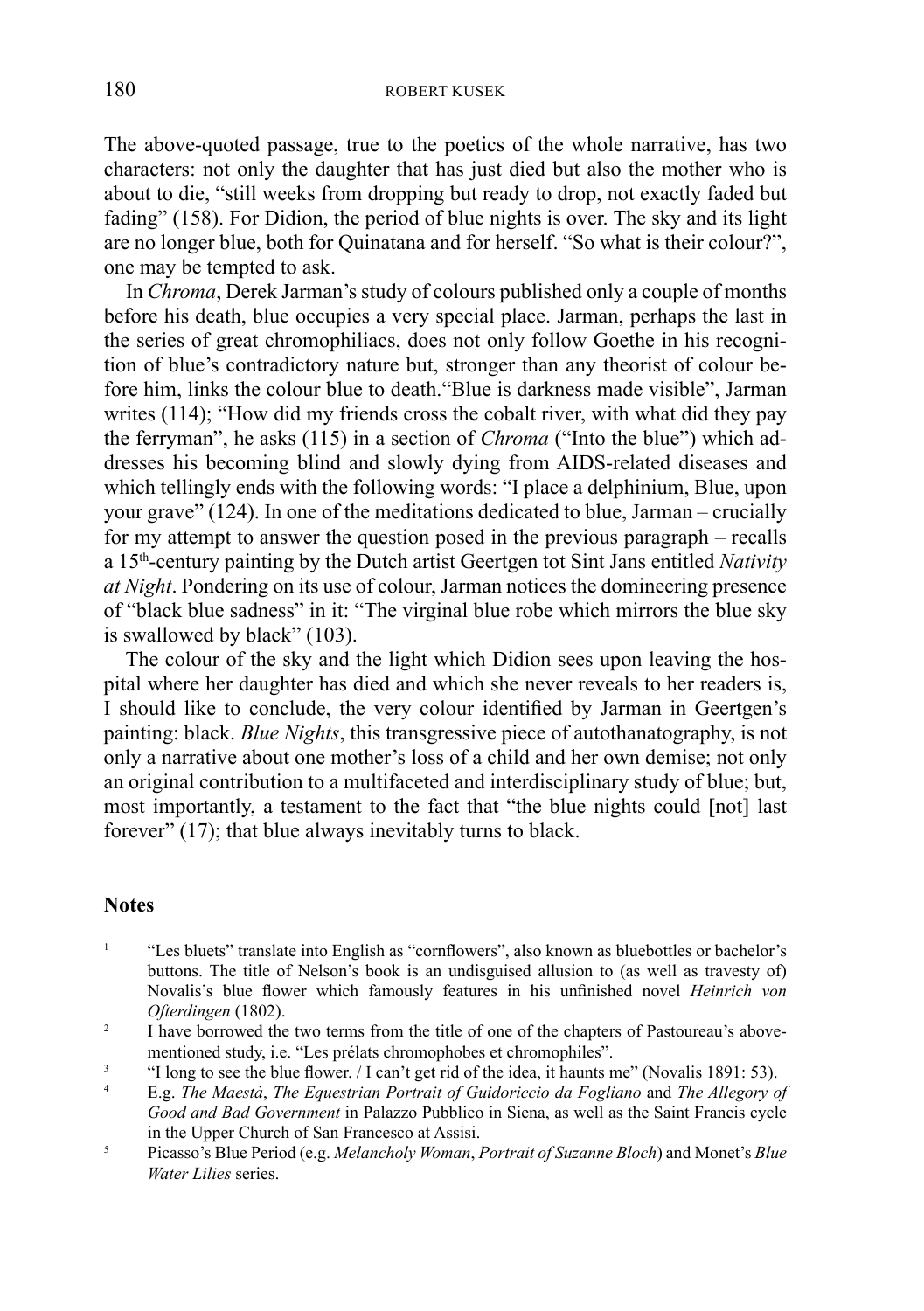- 6 I.e. Wittgenstein's *Bemerkungen über die Farben* (1977), Gass's *On Being Blue: A Philosophical Inquiry* (1976), Duras's *Les Yeux bleus, cheveux noirs* (1986), Grover's *Neela* (1999).
- 7 In his *Color and Meaning* John Gage offers a detailed discussion of a number of debates on blue from Aetius of Antioch to Kurt Badt and Michel Pastoureau. He calls attention to the ancient and early medieval recognition of blue as essentially dual and boasting affinity with both darkness and light (Gage 1999: 73–76).
- <sup>8</sup>"'Dear father', eagerly exclaimed Henry, 'do tell me its color'. 'I cannot *recollect* it, though it was so *fixed* in my mind at the time'. 'Was it not blue?'" (Novalis 32; emphasis mine). One should note that *Heinrich von Ofterdingen* was completed ten years before the publication of Goethe's work on colour.
- 9 "A spell I fought to *stay under* and *get out from under*, in turns" (Nelson 2009: 1; emphasis mine).
- 10 Whose loss Didion memorably addressed in her bestselling and acclaimed *The Year of Magical Thinking* of 2005.
- <sup>11</sup> "Je suis hanté. L'Azur! l'Azur! l'Azur! l'Azur! l'Azur! (Mallarmé 1986: 80).<br><sup>12</sup> The origin for the English word summer solstice is the Latin noun
- The origin for the English word summer solstice is the Latin noun "sol" (sun) and verb "sistere" (to stand still).
- <sup>13</sup> A figure that populates Quintana's nightmares.
- <sup>14</sup>Elsewhere she says: "The world has nothing but Mornings and Nights" (133).<br>Not to mention "the king angles that dropped from the ratters of the garage
- Not to mention "the king snakes that dropped from the rafters of the garage into the open Corvette [Didion] parked below" (27).
- <sup>16</sup> But others were less kind than Barnes. Infuriated by exhibitionism, cliché and melodrama in recently published Joan Didion's *The Year of Magical Thinking*, David Rieff's *Swimming in a Sea of Death*, Anne Roiphe's *Epilogue*, Joyce Carol Oates's *A Widow's Story*, Meghan O'Rourke's *The Long Goodbye* and Francisco Goldman's *Say Her Name* (all about the death of spouses or parents), Frances Stonor Saunders in the *Guardian Book Review* claimed, in August 2011, that it was "time to stop the outpouring the memoirs" and, in a crushing review of the above mentioned works of mourning, implored the memoirists: "don't give me grief" (Saunders 2011: 1–3).
- <sup>17</sup> This aspect has also been noted by Didion's biographer Tracy Daugherty: "When Didion's *Blue Nights* came out in the late fall of 2011, the publisher hailed it as 'a work of stunning frankness about losing a daughter'. It was hardly that. It was an impressionistic collage of isolated memories, slant observations, list of objects, and riffs on rhythm. Several times during the writing, Didion nearly abandoned the projects, but Lynn Nesbit, her agent, talked her out of it. The book went from being a meditation on parenting to a love song for Quintana to a lengthy complaint about ageing and mortality. It ended up as none of these, quite" (Daugherty 2015: 580).
- $\overline{B}$  Elizabeth Kübler-Ross's most influential *On Death and Dying* identifies five stages of grief: 1) denial and isolation (51–62), 2) anger (63–92), 3) bargaining (93–96), 4) depression (97– 122), 5) acceptance (123–146).
- <sup>19</sup> Which ends on a note of triumph over despair, with the image of the writer swimming with her husband at Portuguese Bend, who implores her: "You [have] to feel the swell change. You [have] to go with a change" (Didion 2005: 353).
- $20$  As already mentioned, the subjects that the book addresses apart from or, in fact, next to Quintana's death – include parenthood, adoption, migration and travelling, and ageing, to name a few.
- <sup>21</sup> "Memory fades, memory adjusts, memory confirms to what we think we remember" (13).<br>As signalled by Didion's biographer, the volume is particularly fragmentary ("impressionistic
- As signalled by Didion's biographer, the volume is particularly fragmentary ("impressionistic collage" [Daugherty 2015: 580]) and one can observe a gradual shift in the interest the volume takes in Quintana (who features more prominently in the opening sections) and her mother (who becomes the primary subject as the book progresses).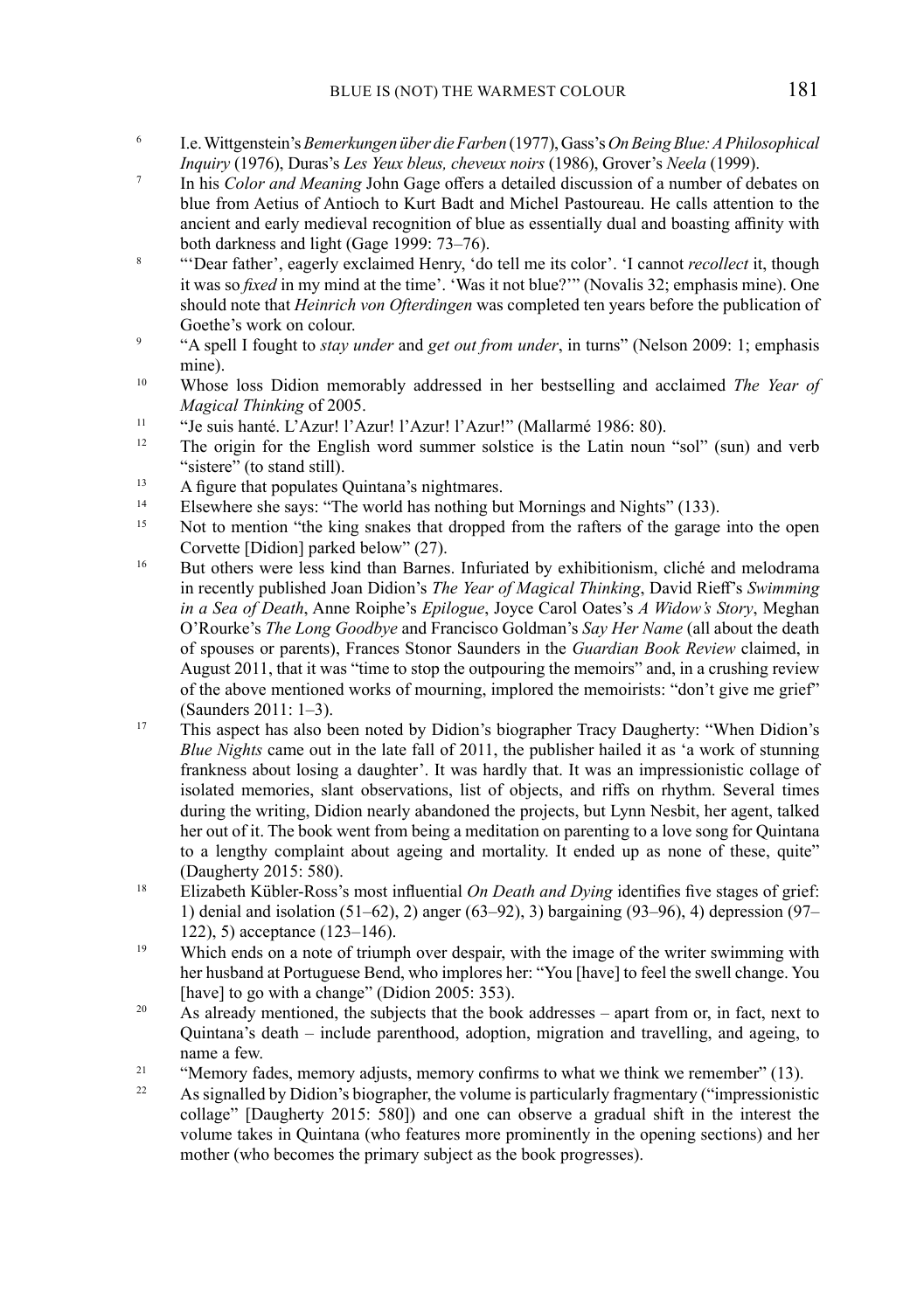#### 182 ROBERT KUSEK

23 I have borrowed the term from Jacques Derrida's *Specters of Marx*. According to Derrida, ontopology is "an axiomatics linking indissociably the ontological value of present-being [*on*] to its *situation*, to the stable and presentable determination of a locality, the *topos* of territory, native soil, city, body in general" (Derrida 2006: 102–103).

24 See Daugherty (2015: 297–319, 397–416).

# **References**

Anderson, Linda (2011) *Autobiography*. London and New York: Routledge.

- Athill, Diana (2009) *Somewhere Towards the End: A Memoir*. New York and London: W.W. Norton & Company.
- Barnes, Julian (2009) *Nothing to Be Frightened Of*. London: Vintage.
- Barnes, Julian (2012) *Through the Window: Seventeen Essays (and one short story)*. London: Vintage.
- Berman, Jeffrey (2010) *Companionship in Grief: Love and Loss in the Memoirs of C. S. Lewis, John Bayley, Donald Hall, Joan Didion, and Calvin Trillin*. Amherst and Boston: University of Massachusetts Press.
- Daugherty, Tracy (2015) *The Last Love Song: A Biography of Joan Didion*. New York: St Martin's Press.
- Couser, G. Thomas (2012) *Memoir: An Introduction.* Oxford: Oxford University Press.
- Derrida, Jacques (1980) 'The law of genre'. Trans. A. Ronell. *Glyph* 7, 202–229.
- Derrida, Jacques (2006) *Specters of Marx*. Trans. Peggy Kamuf. New York and London: Routledge.
- Didion, Joan (2005) *The Year of Magical Thinking*. New York: Random House.
- Didion, Joan (2011) *Blue Nights*. London: Fourth Estate.
- Egan, Susanna (1999) *Mirror Talk: Genres of Crisis in Contemporary Autobiography*. Chapel Hill and London: The University of North Carolina Press.
- Freud, Sigmund (1961) 'Mourning and melancholia'. In: J. Strachey (trans. and ed.) *The Standard Edition of the Complete Psychological Works of Sigmund Freud*. Vol. XIV (1914–1916). London: The Hogarth Press, 243–258.
- Gage, John (1999) *Color and Meaning: Art, Science, and Symbolism*. Berkeley and Los Angeles: University of California Press.
- Goethe, Johann Wolfgang von (1840) *Theory of Colours*. Trans. Charles Lock Eastlake. London: John Murray.
- Henke, Suzette (1998) *Shattered Subjects: Trauma and Testimony in Women's Life-Writing*. New York: St. Martin's Press.
- Jarman, Derek (1995) *Chroma*. Woodstock, New York: The Overlook Press.
- Jolly, Margaretta (ed) (2001). *Encyclopedia of Life Writing: Autobiographical and Biographical Forms*. London and Chicago: Fitzroy Dearborn Publishers.
- Kübler-Ross, Elizabeth (2003) *On Death and Dying*. New York: Scribner.
- Mallarmé, Stéphane (1986) *Poésies*. Paris: Imprimerie nationale.
- Miller, Nancy K. (1994) "Representing others: Gender and subjects of autobiography". *Differences: A Journal of Feminist Cultural Studies* 6(1), 1–25.
- Nelson, Maggie (2009) *Bluets*. Seattle: Wave Books.
- Nelson, Maggie (2016) *The Argonauts*. London: Melville House.
- Novalis (von Hardenberg, Friedrich) (1842) *Henry of Ofterdingen: A Romance*. Cambridge: John Owen.
- Novalis (von Hardenberg, Friedrich) (1891) *Novalis: His Life, Thoughts, and Works*. Chicago: A.C. McClurg.
- Pastoureau, Michel (2001) *Blue: The History of a Color*. Princeton: Princeton University Press.
- Rossetti, Christina G. (1872) *Sing-song: A Nursery Rhyme Book*. London: George Routledge and Sons.